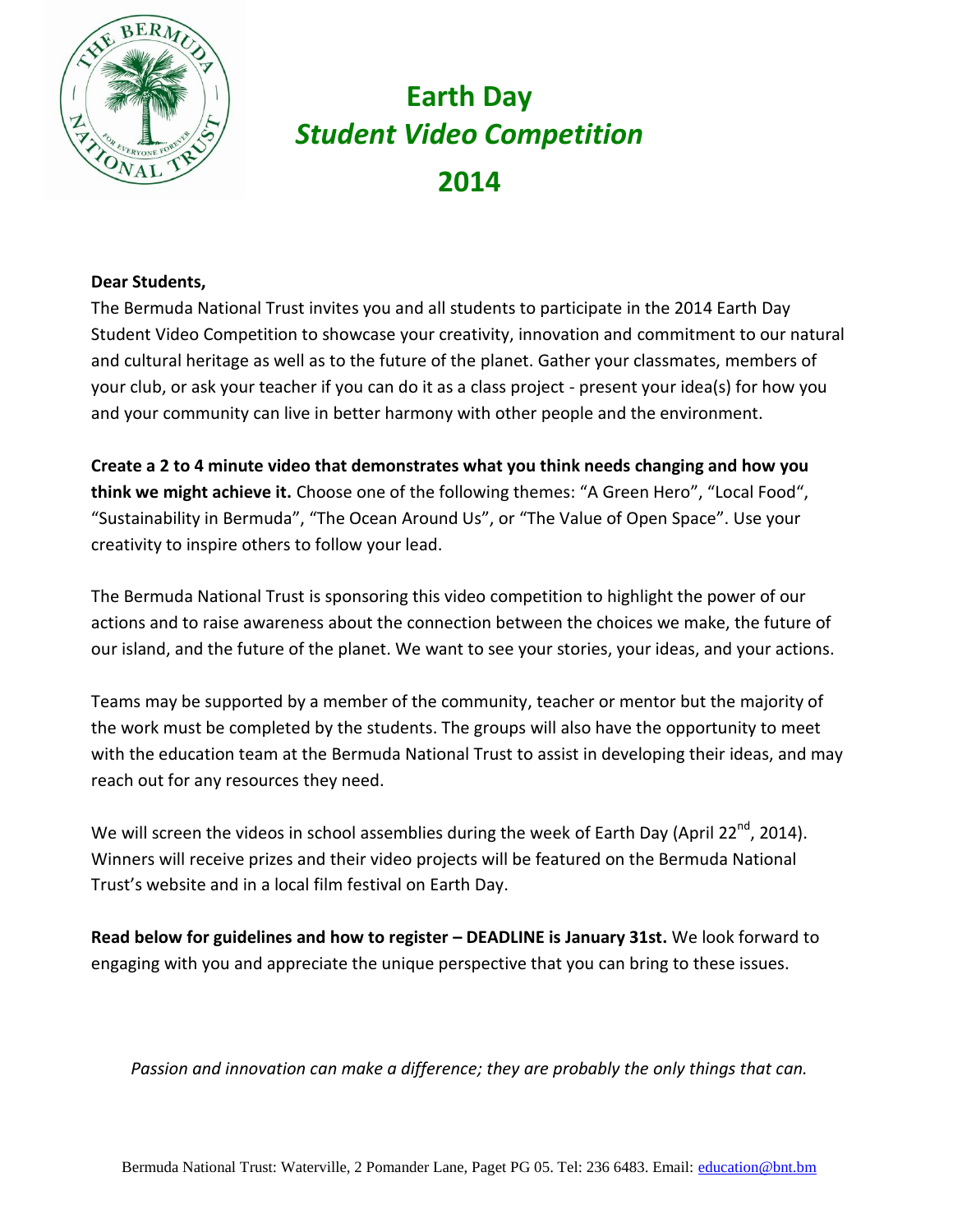

#### **WHAT TO THINK ABOUT**

Here are a few ideas which might help you choose a topic for your video:

**Green Hero:** Think of a Bermuda citizen who makes a difference to the way we think about and treat the environment. Contact this person and schedule an interview. Try to highlight the impact this person has on the environment, the people or you.

**The Ocean Around Us:** What does the ocean mean to you? How are we treating the ocean and its resources? What can we do to preserve the waters around us and their marine life?

**The Value of Open Space:** Go and visit one of the Bermuda National Trust's Nature Reserves, such as Spittal Pond, and highlight the beauty of the reserve through video. Why is this green space important? Perhaps your video can be a story of Spittal Pond through the eye of a migrating bird? **Local Food:** Go and visit a local farmer, fisherman or bee keeper. What are they producing? What are they passionate about? What are their challenges in producing healthy food in 2014?

**Sustainability in Bermuda:** Think about the challenges of a sustainable future of the island? What are our biggest problems? What can we do without and how can every citizen of the island make a difference?

We all make decisions every day that have impacts beyond ourselves: from the products we buy to what we do when we're finished with them, how we travel to how we eat, whether to preserve historic houses or build new developments. Living sustainably is about making sure the social, economic and environmental needs of our community are met and kept healthy for future generations. You can have an impact on that future, depending on the choices you make today.

### **SOME INSPIRATION**

As this is the third year of this event, we invite you to browse last year's submissions to get ideas. Take into account which techniques worked and which issues were addressed but try to come up with your own perspective and make it unique.

The YouTube channel '*BdaActsOfGreen*' can be found at [www.youtube.com/user/bdaactsofgreen](http://www.youtube.com/user/bdaactsofgreen) You can also browse [www.bnt.bm](http://www.bnt.bm/) and [www.greenrock.org](http://www.greenrock.org/) for further ideas on issues to investigate.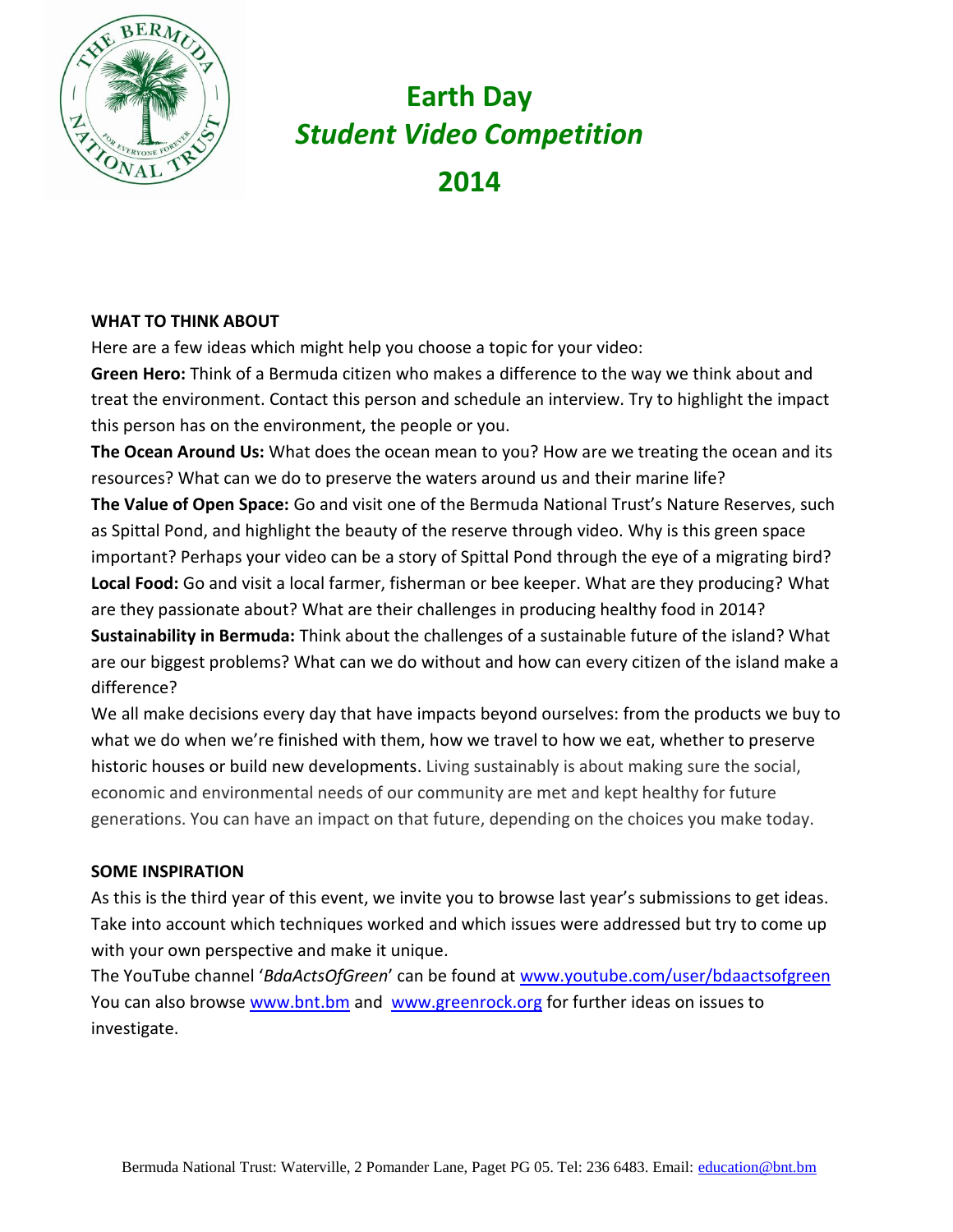

### **KEY DATES**

Start NOW talking to your classmates and teachers about forming a group and researching various actions to showcase. Get in touch with us if you want to participate but need help coming up with ideas.

January  $31<sup>st</sup>$ , 2014: Register your participation Start brainstorming and filming

- E-mail the form below to [education@bnt.bm](mailto:education@bnt.bm) or
- **Drop off at the Bermuda National Trust, Waterville, 2 Pomander Road, Paget**

| March 28 <sup>th</sup> , 2014: | Submit final videos (upload to YouTube, E-mail the file, or deliver it on a USB |
|--------------------------------|---------------------------------------------------------------------------------|
|                                | stick or DVD to Waterville)                                                     |

April 22<sup>nd</sup>, 2014: Earth Day Film Festival & Prize Giving

### **EVALUATION CRITERIA**

- 1. **Creativity**: Have you demonstrated different ways of thinking and expressing ideas? Does your personality show in the way you have made the video? Is this more than a talking photograph?
- 2. **Effectiveness of the medium**: have you used film to its best potential? Have you told a story? Does your timing and mix of shots keep your viewer engaged?
- 3. **Ability to inspire action:** have you addressed an issue and given ways people can get involved? Have you stayed positive and focused on solutions? Are you inclusive? Can anyone participate?

Please note: the Parent/Guardian permission form MUST be signed for each member of the team and be delivered to the Bermuda National Trust at Waterville in Paget, or be scanned and emailed to the address above.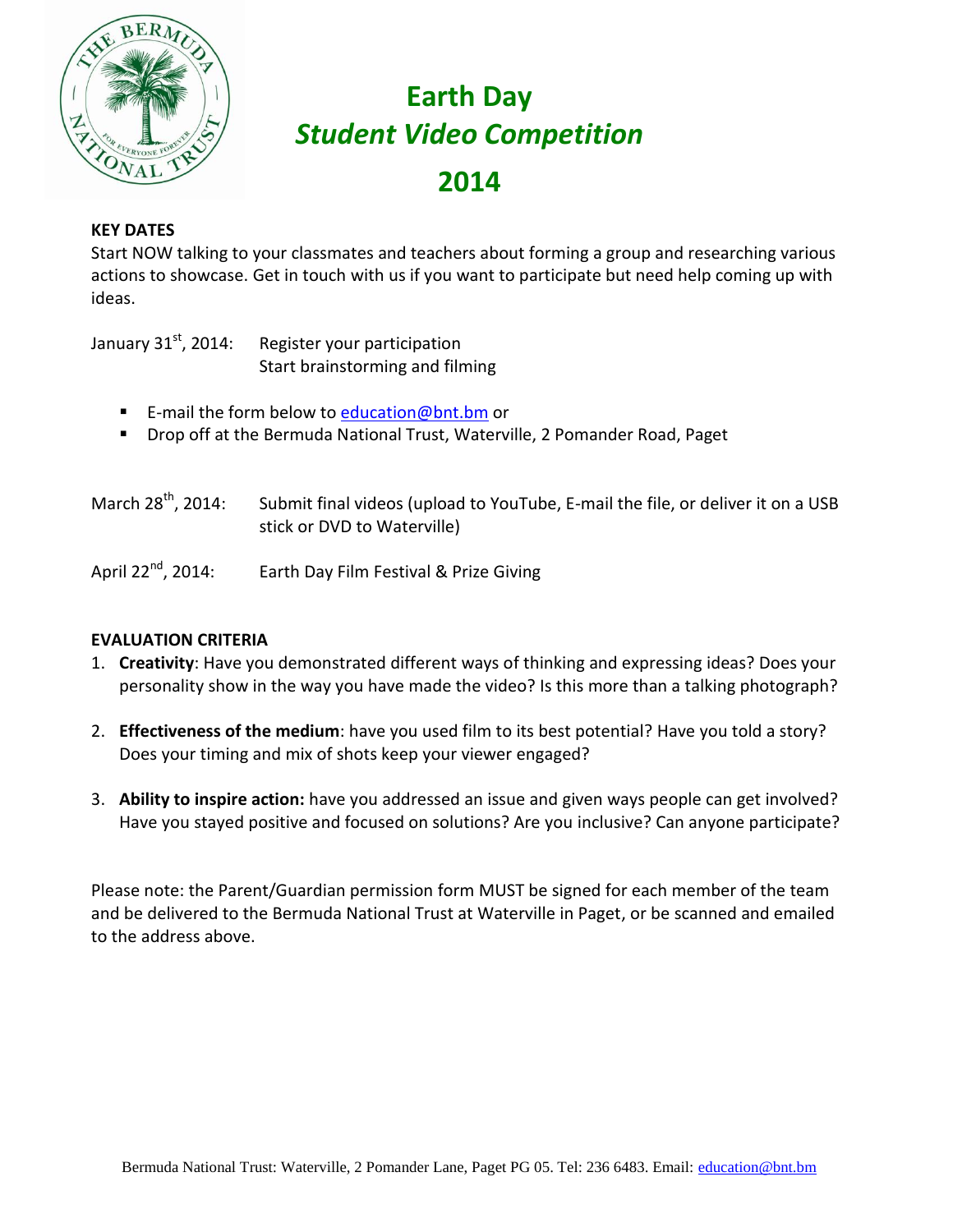

**2014**

## **Registration Form**

### THIS IS A LOT TO ASK IF THEY HAVE HARDLY STARTED

| Video Title (name of activity)                                     |              |
|--------------------------------------------------------------------|--------------|
| School                                                             | Age<br>group |
| Names of students in group                                         |              |
| Name of teacher/mentor to<br>contact:                              | E-mail       |
| External support if expected<br>to use<br>(i.e. community helper): | E-mail       |
| Explain what your video will<br>showcase                           |              |
| Resources needed                                                   |              |
| Name of Parent/Guardian                                            |              |
| <b>Permission from</b><br>Parent/Guardian                          |              |